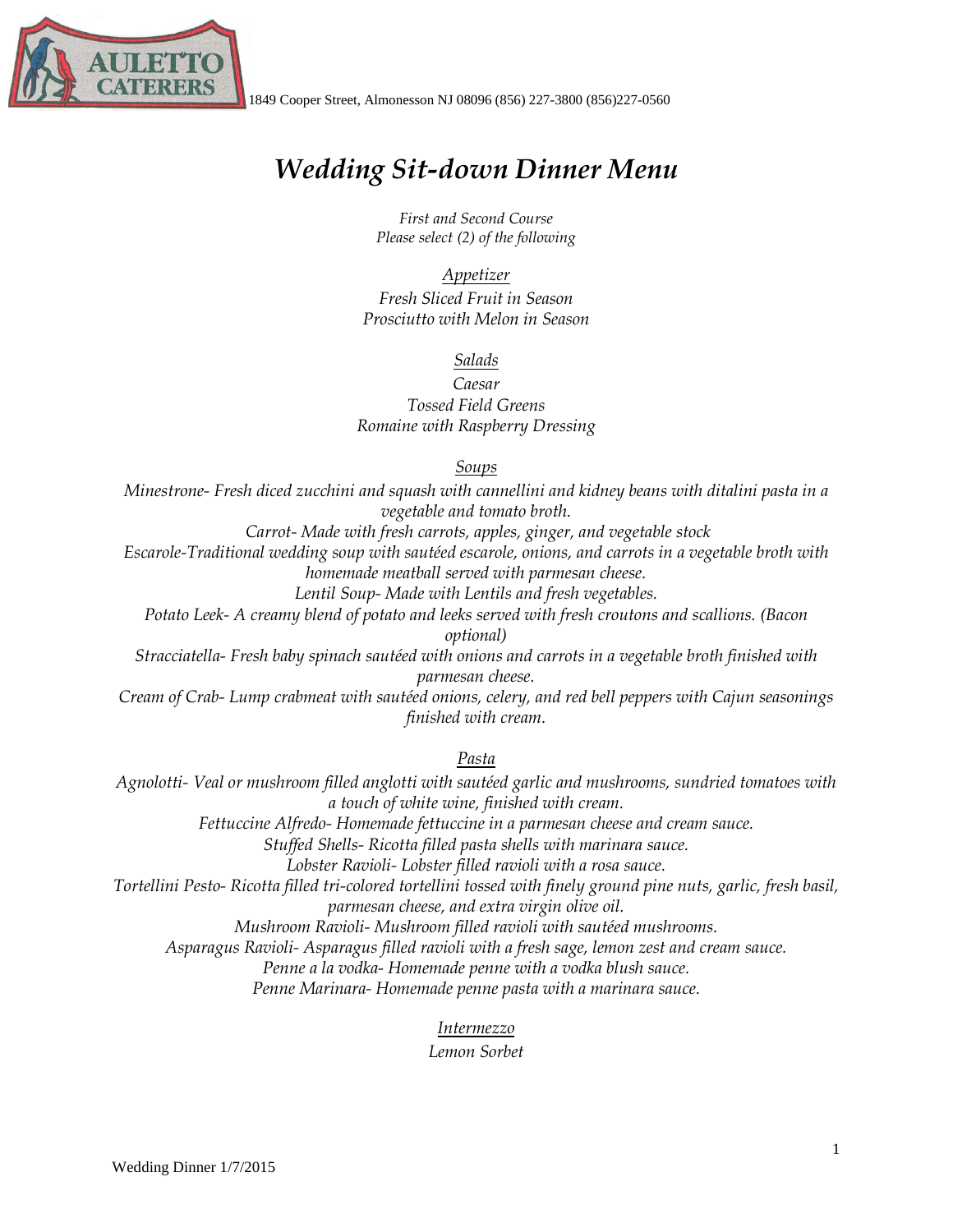

1849 Cooper Street, Almonesson NJ 08096 (856) 227-3800 (856)227-0560

*Entrees Please select (3) of the following*

#### *Beef*

*Filet Mignon –Certified Angus Beef © center cut of filet mignon with your choice of sauce. Beef Brochette- Skewered Certified Angus Beef © marinated with mushroom, bell pepper, onion, and tomato. Served with demi glace over blended rice.*

*Tenderloin Fans- Certified Angus Beef © sliced thin with your choice of sauce. Prime Rib Au Jus- Certified Angus Beef © braised in its own juices served with au jus.* 

#### *Sauces*

*Bearnaise- Hollandaise sauce with tarragon and white wine reduction. Choron- Hollandaise sauce with tomato.*

*Lyonnaise- Sautéed mushrooms, onions, and peppers with garlic, fresh basil, and white wine reduction. Au Poivre- Green peppercorns with a Grand Marnier reduction, demi-glace, and cream. Gorgonzola- Sautéed garlic with a brandy reduction with gorgonzola, fresh dice tomatoes, and demi-*

*glaze.*

*Port Wine- Sweet port wine reduction.*

*Burgundy- Sautéed garlic and fresh mushrooms with a burgundy wine reduction and demi glaze. Portobella Mushrooms- Sautéed garlic and portabella mushrooms with fresh basil with a touch of white wine and butter.* 

*Portobella and Porcini Mushrooms- Sautéed portabella and porcini mushrooms with sherry reduction and cream.* 

# *Veal*

*Veal Saltimbocca- Thinly sliced veal topped with prosciutto and mozzarella with a fresh sage and demiglaze sauce.* 

*Veal Marsala-Thinly sliced cutlet sautéed in a delicate Marsala wine sauce.*

*Veal Piccata- Thinly sliced veal with fresh lemon and capers in a white wine sauce.*

*Veal Oscar-Nature veal cutlet with backfin crabmeat, asparagus and hollandaise sauce.*

*Stuffed Veal-Stuffed with Parma prosciutto, sautéed greens, and fontina cheeese.*

*Veal Chops Au Jus-Natured veal chops with a rich, savory brown sauce.*

# *Lamb*

*Grilled Rosemary Lamb Chop - Grilled baby chops served with rosemary demi-glaze and garlic mash potato.*

*Herb Crusted Lamb Chop- Rack of baby lamb chops dipped in Dijon mustard and coated with herb crust. Rack of Lamb-French cut lamb chops with natural glaze.*

# *Pork*

*Pork Rollatini- Pork loin stuffed with broccoli rapini and sun-dried tomato served with a natural sauce. Pork Cipollini- Sliced pork loin served with candied onions. Tenderloin of Pork Zwack-Roasted tenderloin with an apricot zwack sauce. Cider Braised Pork Loins with Apples-Braised pork loins with Granny Smith apples.*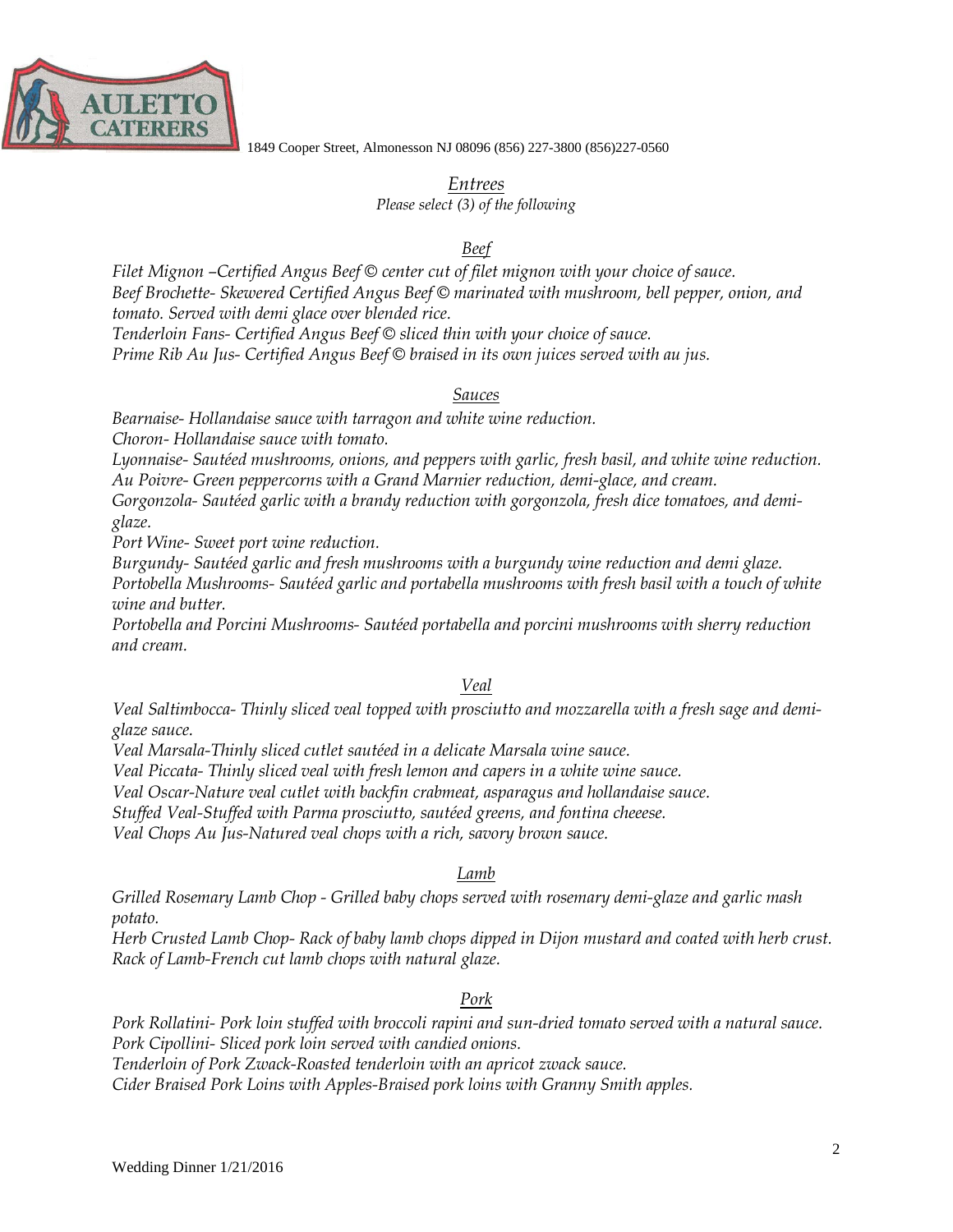

1849 Cooper Street, Almonesson NJ 08096 (856) 227-3800 (856)227-0560

#### *Fowl*

*Stuffed Chicken- Boneless chicken breast*

*-Traditional bread stuffing served with a tarragon cream sauce*

*-Sautéed spinach, sundried tomatoes, and goat cheese. Served with a garlic cream sauce.*

*-Bread stuffing with apricots and white raisins.*

*-Broccoli Rapini and sun dried tomatoes.*

*Cornish Game Hen-Roasted boneless whole Cornish game hen served with wild rice and raspberry sauce. Duck a la Grand Marnier- Crispy duck breast with Grand Marnier and orange marmalade sauce. Chicken Campania- Sautéed boneless breast of chicken topped with artichokes, sun dried tomatoes, capers and mushrooms.*

*Chicken Savannah-Sautéed chicken breast with pecans, peaches, peach brandy and a touch of cream. Chicken Saltimbocca- Sautéed chicken topped with prosciutto served with a fresh sage and demi-glace sauce.*

*Chicken Marsala- Sautéed chicken with sautéed mushrooms in a delicate Marsala wine sauce. Chicken Piccata- Sautéed chicken sautéed garlic and capers in a fresh lemon and white wine sauce. Chicken with Prosciutto- Sautéed chicken stuffed with prosciutto and mozzarella served with a fresh plum tomato basil sauce finished with a touch of cream.*

# *Seafood*

*Poached Salmon with Pecan Riesling or Dill Sauce -Fresh, thick salmon filets with a Riesling reduction with fresh pecans or fresh dill cream sauce.*

*Salmon Pinwheel- Fresh salmon filet stuffed with crab imperial served with dill lemon white wine sauce. Red Snapper with Red Pepper Coulis-Fresh red snapper filets with fresh red pepper puree.*

*Baked Stuffed Shrimp-Colossal butterfly shrimp abound with crabmeat.*

*Grilled Mahi-Mahi over Mango Salsa-Fresh Mahi-Mahi with mango and bell pepper salsa.*

*Grilled Mahi-Mahi- Grilled Mahi-Mahi served over balsamic spring mix.*

*Broiled Stuffed Filet of Flounder-Fresh flounder filet filled with a mound of crabmeat.*

*Seafood Newburg-Sea scallops and large shrimp in cream and sherry sauce.*

*Branzino- Mustard Crusted or served with olive oil and fresh vegetables*

*Lobster Tail-Cold water lobster tail served with drawn butter*

*Chilean Sea Bass -Fresh sea bass poached with olive oil, lemon, and fresh herbs.*

*Chilean Sea Bass- Fresh sea bass topped with a pine nut crust. Served with an orange rosemary cream sauce.* 

*Stuffed Sea Bass- Fresh sea bass stuffed with crabmeat imperial. Served with lemon, butter, and a white wine sauce.* 

*Fruits Di Mer- Large sea scallops and shrimp with sautéed red bell pepper and onions in a white wine lemon basil sauce served over saffron risotto.*

> *Starch and Vegetables Chef's Choice*